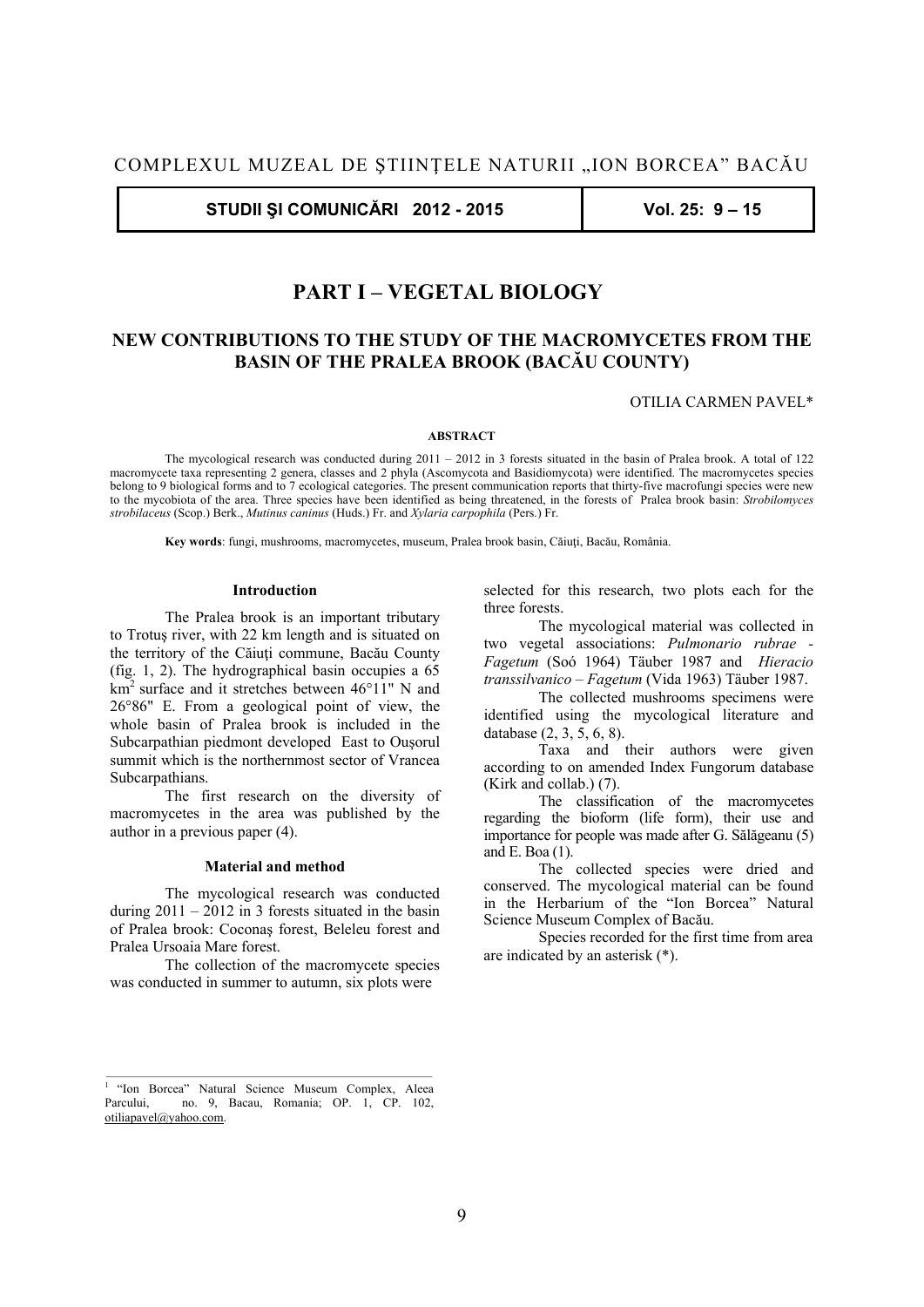

# **Results and discussions**

 The list of mycobiota includes 122 species of macrofungi belonging to: 1 kingdom (Fungi), 2<br>phylums (Ascomycota  $-8$  species and species and Basidiomycota – 114 species), 5 classes, 13 orders, 30 families, 63 genera (tab. 1).

 The genus with the highest number of species was *Russula* with 30 species.

The macromycete species belong to 9 biological forms and 7 ecological categories (tab. 1).The bioform spectrum is dominated by mycetogeophyta mycorrhiza (Gm) with 46 species<br>(tab. 1). The ecological spectrum is generally The ecological spectrum is generally dominated by the saprotrophic fungi (56 species) followed by ectomycorrhizal fungi (46), saproparasitic on wood  $(17)$  and parasitic fungi  $(3)$ (tab.1, fig. 3).

 In the forest Pralea Ursoaia Mare we found most macromycete species (87) followed by forest



**Fig. 1 –** Map of Bacău County **Fig. 2 –**The map of Pralea brook basin

Beleleu (72) and the fewest species were found in the forest Coconaş (47) (tab.1).

 From the point of view of economic importance the most numerous are the inedible species – 53, followed by the edible species – 45, medicinal mushrooms species  $-30$ , food species  $-$ 12 and poisonous species  $-10$  (tab.1, fig. 4).

 Among food species the most frequently noted were *Russula delica* Fr., 1838, *Russula cyanoxantha* (Schaeff.) Fr 1863, *Agaricus silvicola* (Vittad.) Peck 1872, *Boletus erythropus* Pers. 1796, *Amanita rubescens* Pers. 1797.

 The present communication reports that thirty-five macrofungi species were new to the mycobiota of the area. Three species have been identified as being the threatened, in the forests of Pralea brook basin: *Strobilomyces strobilaceus* (Scop.) Berk., *Mutinus caninus* (Huds.) Fr. and *Xylaria carpophila* (Pers.) Fr.

| <b>Table 1</b> - Macromycete species collected in the Pralea brook basin $(2011-2012)$ |  |  |  |
|----------------------------------------------------------------------------------------|--|--|--|
|----------------------------------------------------------------------------------------|--|--|--|

| No. | Sistematic positions and species name                | <b>Biological</b><br>forms | <b>Ecological</b><br>category | <b>Economic</b><br>importance<br>of fungi | <b>PB</b> | <b>PC PUM</b> |
|-----|------------------------------------------------------|----------------------------|-------------------------------|-------------------------------------------|-----------|---------------|
|     | <b>Kingdom FUNGI</b>                                 |                            |                               |                                           |           |               |
|     | <b>Phylum Ascomycota</b>                             |                            |                               |                                           |           |               |
|     | <b>Class Leotiomycetes</b>                           |                            |                               |                                           |           |               |
|     | <b>Order Helotiales</b>                              |                            |                               |                                           |           |               |
|     | <b>Family Helotiaceae</b>                            |                            |                               |                                           |           |               |
|     | Hymenoscyphus fructigenus (Bull.) Gray 1821          | <b>Gs</b>                  | Sf                            | inedible                                  | $^{+}$    |               |
|     | <b>Incertae sedis</b>                                |                            |                               |                                           |           |               |
| 2.  | * Bisporella citrina (Batsch) Korf & S.E. Carp. 1974 | <b>Gs</b>                  | <sub>S1</sub>                 | inedible                                  | $^{+}$    | $^{+}$        |
|     | <b>Class Pezizomycetes</b>                           |                            |                               |                                           |           |               |
|     | <b>Order Pezizales</b>                               |                            |                               |                                           |           |               |
|     | <b>Family Pezizaceae</b>                             |                            |                               |                                           |           |               |
| 3.  | * Peziza badia Pers. 1800                            | Gs                         | <b>St</b>                     | edible                                    |           | $^{+}$        |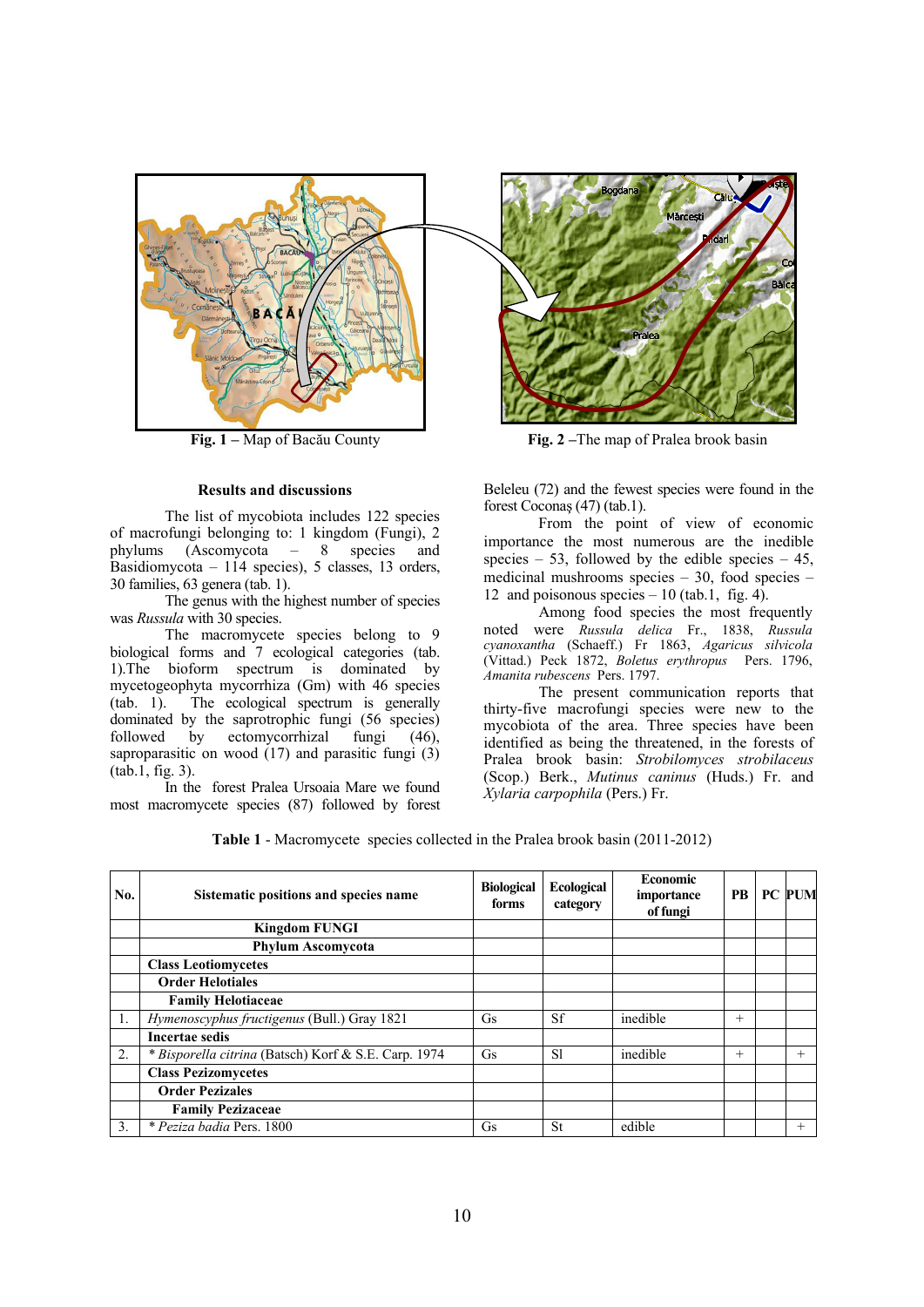|     | <b>Family Pyronemataceae</b>                         |            |                          |                  |                 |                 |                   |
|-----|------------------------------------------------------|------------|--------------------------|------------------|-----------------|-----------------|-------------------|
| 4.  | * Cheilymenia granulata (Bull.) J. Moravec 1990      | Gs         | Sc                       | inedible         |                 |                 | $^{+}$            |
| 5.  | Humaria hemisphaerica (F.H. Wigg.) Fuckel 1870       | Gs         | St                       | inedible         |                 |                 | $^{+}$            |
| 6.  | Scutellinia scutellata (L.) Lambotte 1887            | <b>EPx</b> | $\overline{SI}$          | inedible         |                 | $^{+}$          |                   |
|     | <b>Class Sordariomycetes</b>                         |            |                          |                  |                 |                 |                   |
|     | <b>Order Xylariales</b>                              |            |                          |                  |                 |                 |                   |
|     | <b>Family Xylariaceae</b>                            |            |                          |                  |                 |                 |                   |
| 7   | * Xylaria carpophila (Pers.) Fr. 1849                | Gs         | Sf                       | inedible         |                 |                 | $^{+}$            |
| 8.  | Xylaria polymorpha (Pers.) Grev. 1824                | EPx        | S1                       | medicinal        | $^{+}$          | $^{+}$          | $^{+}$            |
|     | <b>Phylum Basidiomycota</b>                          |            |                          |                  |                 |                 |                   |
|     | <b>Class Agaricomycetes</b>                          |            |                          |                  |                 |                 |                   |
|     | <b>Order Agaricales</b>                              |            |                          |                  |                 |                 |                   |
|     | <b>Family Agaricaceae</b>                            |            |                          |                  |                 |                 |                   |
| 1.  | Agaricus silvicola (Vittad.) Peck 1872               | Gs         | St                       | food             |                 |                 | $^{+}$            |
| 2.  | Chlorophyllum rhacodes (Vittad.) Vellinga 2002       | Gs         | St                       | food             |                 |                 | $^{+}$            |
| 3.  | Cyathus striatus (Huds.) Willd 1787                  | EPx-Gs     | S1                       | inedible, (m)    | $\! +$          | $\! + \!\!\!\!$ | $\! + \!\!\!\!$   |
| 4.  | Echinoderma asperum (Pers.) Bon 1991                 | Gs         | St                       | poisonous        |                 |                 | $^{+}$            |
| 5.  | Lycoperdon excipuliforme (Scop.) Pers. (1801)        | Gs         | St                       | edible, (m)      |                 | $\overline{+}$  | $\! + \!\!\!\!$   |
| 6.  | Lycoperdon perlatum Pers. 1796                       | Gs         | St                       | edible, (m)      | $\ddot{}$       | $^{+}$          | $^{+}$            |
| 7.  | Lycoperdon pyriforme Schaeff. 1774                   | EPx        | $\overline{sl}$          | $e$ dible, $(m)$ | $+$             | $+$             | $^{+}$            |
| 8.  | * Lycoperdon utriforme Bull. 1791                    | Gs         | St                       | inedible         |                 |                 | $\! + \!\!\!\!$   |
| 9.  | Macrolepiota procera (Scop.) Singer 1948             | Gs         | St                       | food             |                 |                 | $\boldsymbol{+}$  |
|     | <b>Family Amanitaceae</b>                            |            |                          |                  |                 |                 |                   |
| 10. | Amanita muscaria (L.) Lam. 1783                      | Gm         | M                        | poisonous, (m)   |                 |                 | $^{+}$            |
| 11. | Amanita phalloides (Vaill. ex Fr.) Link 1833         | Gm         | $\mathbf M$              | poisonous D      | $^{+}$          |                 | $^{+}$            |
| 12. | Amanita rubescens Pers. 1797                         | Gm         | M                        | food             |                 |                 | $^{+}$            |
|     | <b>Family Inocybaceae</b>                            |            |                          |                  |                 |                 |                   |
| 13. | Crepidotus variabilis (Pers.) P. Kumm. 1871          | <b>EPx</b> | S1                       | inedible         |                 |                 | $\boldsymbol{+}$  |
|     | <b>Family Marasmiaceae</b>                           |            |                          |                  |                 |                 |                   |
| 14. | Marasmius rotula (Scop.) Fr. 1838                    | $EPx-Gs$   | St                       | inedible         | $^{+}$          | $^{+}$          | $^{+}$            |
| 15. | Megacollybia platyphylla (Pers.) Kotl. & Pouzar 1972 | EPx        | S1                       | edible           | $^{+}$          |                 |                   |
|     | <b>Family Mycenaceae</b>                             |            |                          |                  |                 |                 |                   |
| 16  | * Mycena acicula (Schaeff.) P. Kumm. 1871            | EPx        | S1                       | inedible         |                 | $^+$            |                   |
| 17  | Mycena galericulata (Scop.) Gray 1821                | Ex-EPx     | SP1                      | edible           | $^{+}$          | $^{+}$          | $^{+}$            |
| 18  | Mycena polygramma (Bull.) Gray 1821                  | Gs-EPx     | <b>St</b>                | inedible         |                 |                 | $^{+}$            |
| 19. | Mycena pura (Pers.) P. Kumm.1871                     | Gs         | St                       | poisonous        | $^{+}$          | $^{+}$          | $^{+}$            |
| 20. | Mycena rosea Gramberg 1912                           | Gs         | $\overline{\mathsf{St}}$ | poisonous        |                 | $^{+}$          | $\boldsymbol{+}$  |
| 21. | Panellus stipticus (Bull.) P. Karst. 1879            | EPx-Ex     | SP1                      | inedible, (m)    |                 |                 | $^{+}$            |
|     | <b>Family Omphalotaceae</b>                          |            |                          |                  |                 |                 |                   |
| 22. | Gymnopus dryophilus (Bull.) Murrill (1916)           | Gs         | Sf                       | edible           |                 | $\! + \!\!\!\!$ | $^{+}$            |
| 23. | Gymnopus peronatus (Bolton) Antonín, Halling &       | Gs         | Sf                       | inedible         | $^{+}$          | $^{+}$          | $^{+}$            |
|     | Noordel. 1997                                        |            |                          |                  |                 |                 |                   |
| 24. | Mycetinis alliaceus (Jacq.) Earle ex A.W. Wilson &   | Gs         | Sf                       | edible           |                 |                 | $^{+}$            |
|     | Desjardin 2005                                       |            |                          |                  |                 |                 |                   |
| 25  | * Marasmiellus candidus (Fr.) Singer 1946            | $\rm EPx$  | S1                       | inedible         | $\! + \!\!\!\!$ |                 |                   |
|     | <b>Family Physalacriaceae</b>                        |            |                          |                  |                 |                 |                   |
| 26. | Armillaria mellea (Vahl) P. Kumm. 1871               | Ex-EPx     | SP1                      | food, $(m)$      |                 |                 | $\qquad \qquad +$ |
| 27  | * Armillaria ostoyae (Romagn.) Herink 1973           | Ex-EPx     | SP1                      | food             |                 |                 | $\qquad \qquad +$ |
| 28. | Hymenopellis radicata (Relhan) R.H. Petersen 2010    | <b>EPX</b> | S1                       | edible, $(m)$    | $+$             |                 |                   |
|     | <b>Family Pluteaceae</b>                             |            |                          |                  |                 |                 |                   |
| 29. | Pluteus cervinus (Schaeff.) P. Kumm.1871             | EPX        | S1                       | edible           | $\! + \!\!\!\!$ |                 | $^{+}$            |
|     | <b>Family Pleurotaceae</b>                           |            |                          |                  |                 |                 |                   |
| 30. | Pleurotus ostreatus (Jacq.) P. Kumm. 1871            | Ex-EPx     | SP <sub>1</sub>          | food, $(m)$      | $+$             |                 |                   |
|     | <b>Family Psathyrellaceae</b>                        |            |                          |                  |                 |                 |                   |
| 31  | Coprinus lagopus (Fr.) Fr. 1838                      | Th         | St                       | inedible         | $^+$            |                 | $^{+}$            |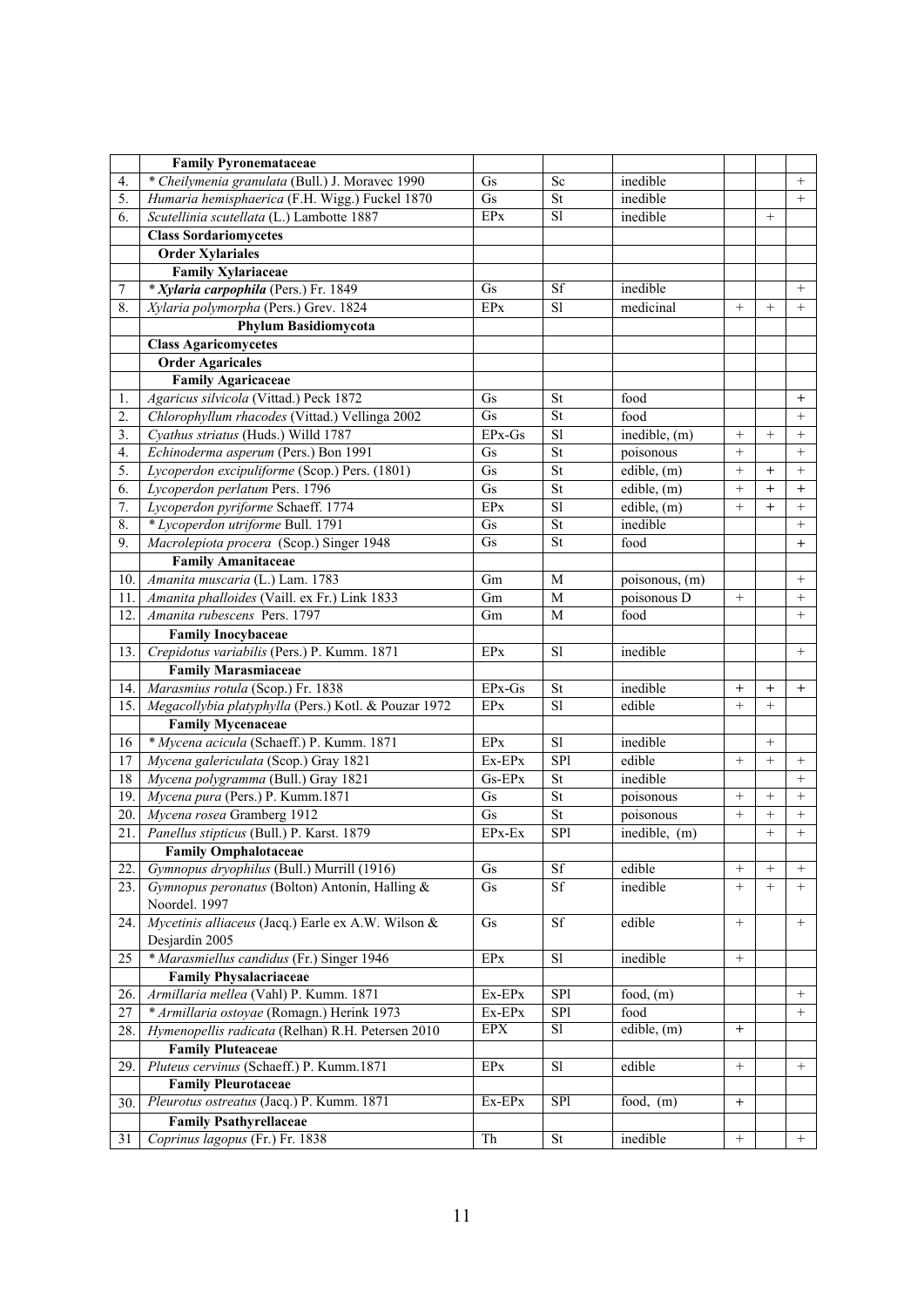| 32. | Coprinopsis atramentaria (Bull.) Redhead, Vilgalys &<br>Moncalvo 2001 | Th         | Sh              | edible, (m)                |                 | $^{+}$             | $+$               |
|-----|-----------------------------------------------------------------------|------------|-----------------|----------------------------|-----------------|--------------------|-------------------|
| 33. | Coprinellus disseminatus (Pers.) J.E. Lange 1938                      | Th         | Sh              | edible                     |                 | $^{+}$             | $+$               |
| 34. | Coprinellus micaceus (Bull.) Vilgalys, Hopple & Jacq. Johnson<br>2001 | Th         | Sh              | edible                     | $+$             | $\ddot{}$          | $+$               |
| 35  | * Psathyrella candolleana (Fr.) Maire 1913                            | Gs         | <b>St</b>       | edible                     |                 |                    | $+$               |
| 36  | * Psathyrella corrugis (Pers.) Konrad & Maubl. 1948                   | Gs         | St              | inedible                   |                 | $^{+}$             |                   |
| 37  | * Psathyrella spadiceogrisea (Schaeff.) Maire 1937                    | Ex-EPx     | SP1             | inedible                   |                 |                    | $\! + \!\!\!\!$   |
|     | <b>Family Schizophyllaceae</b>                                        |            |                 |                            |                 |                    |                   |
| 38. | Schizophyllum commune Fr. 1815                                        | Ex-EPx     | SP1             | inedible, (m)              | $^{+}$          |                    | $\! + \!\!\!\!$   |
|     | <b>Family Strophariaceae</b>                                          |            |                 |                            |                 |                    |                   |
| 39  | * Hebeloma radicosum (Bull.) Ricken 1911                              | Gm         | M               | inedible                   | $^{+}$          |                    |                   |
| 40  | Hypholoma fasciculare (Huds.) P. Kumm. 1871                           | <b>EPx</b> | S1              | poisonous                  | $^{+}$          | $^{+}$             | $^{+}$            |
| 41. | Hypholoma capnoides (Fr.) P. Kumm. 1871                               | <b>EPx</b> | S1              | edible                     | $+$             | $^{+}$             | $^{+}$            |
| 42. | Hypholoma lateritium (Schaeff.) P. Kumm. 1871                         | <b>EPx</b> | $\overline{sl}$ | poisonous                  |                 | $^{+}$             | $^{+}$            |
| 43. | * Pholiota adiposa (Batsch) P. Kumm. 1871                             | <b>EPx</b> | $\overline{sl}$ | edible                     | $^{+}$          | $^{+}$             | $^{+}$            |
| 44  | * Pholiota aurivella (Batsch) P. Kumm. 1871                           | Ex-EPx     | SP1             | edible                     | $^{+}$          | $^{+}$             | $^{+}$            |
| 45  | * Pholiota squarrosa (Vahl) P. Kumm. 1871                             | Ex         | P1              | inedible                   |                 | $^{+}$             | $^{+}$            |
| 46  | Pholiota gummosa (Lasch) Singer 1951                                  | Ex-EPx     | SP1             | edible                     |                 |                    | $\ddot{}$         |
|     | <b>Family Tricholomataceae</b>                                        |            |                 |                            |                 |                    |                   |
| 47  | Clitocybe gibba (Pers.) P. Kumm. 1871                                 | Gs         | Sf              | edible                     |                 |                    | $^{+}$            |
| 48  | Lepista flaccida (Sowerby) Pat. 1887                                  | Gs         | St              | edible                     | $^{+}$          | $+$                | $+$               |
| 49  | Resupinatus applicatus (Batsch) Gray 1821                             | <b>EPx</b> | $\overline{sl}$ | inedible                   |                 |                    | $^{+}$            |
| 50  | Tricholoma terreum (Schaeff.) P. Kumm. 1871                           | Gm         | M               | food                       | $+$             | $^{+}$             | $+$               |
|     | <b>Incertae sedis</b>                                                 |            |                 |                            |                 |                    |                   |
| 51  | Panaeolus papilionaceus (Bull.) Quél.1872                             | Th         | <b>St</b>       | poisonous                  |                 |                    | $\! + \!\!\!\!$   |
|     | <b>Order Boletales</b>                                                |            |                 |                            |                 |                    |                   |
|     | <b>Family Hygrophoropsidaceae</b>                                     |            |                 |                            |                 |                    |                   |
| 52  | * Hygrophoropsis aurantiaca (Wulfen) Maire 1921                       | EPx        | <sub>S1</sub>   | edible                     |                 |                    | $\! + \!\!\!\!$   |
|     | <b>Family Boletaceae</b>                                              |            |                 |                            |                 |                    |                   |
| 53  | Boletus erythropus Pers. 1796                                         | Gm         | M               | food                       | $^{+}$          |                    | $^{+}$            |
| 54  | Strobilomyces strobilaceus (Scop.) Berk. 1851                         | Gm         | M               | edible                     | $^{+}$          |                    |                   |
| 55  | Xerocomellus chrysenteron (Bull.) Šutara 2008                         | Gm         | M               | edible                     |                 | $^{+}$             | $^{+}$            |
|     | <b>Order Cantharellales</b>                                           |            |                 |                            |                 |                    |                   |
|     | <b>Family Clavulinaceae</b>                                           |            |                 |                            |                 |                    |                   |
| 56  | Clavulina cinerea (Bull.) J. Schröt. 1888                             | Gs         | St              | edible                     | $^{+}$          |                    | $+$               |
|     | <b>Order Hymenochaetales</b>                                          |            |                 |                            |                 |                    |                   |
|     | <b>Family Hymenochaetaceae</b>                                        |            |                 |                            |                 |                    |                   |
| 57  | * Mensularia radiata (Sowerby) Lázaro Ibiza 1916                      | Ex-EPx     | SP1             | inedible                   |                 |                    | $^{+}$            |
| 58  | * Pseudoinonotus dryadeus (Pers.) T. Wagner & M.                      |            | P1              | inedible                   |                 |                    | $^{+}$            |
|     | Fisch 1908                                                            | Ex         |                 |                            |                 |                    |                   |
| 59  | Phellinus hartigii (Allesch. & Schnabl) Pat. 1903                     | Ex-EPx     | SP1             | medicinal                  |                 | $^{+}$             |                   |
| 60  | * Phellinus igniarius(L.) Quél. 1886                                  | Ex         | P1              | inedible, (m)              | $^{+}$          | $^{+}$             | $^{+}$            |
|     | <b>Order Phallales</b>                                                |            |                 |                            |                 |                    |                   |
|     | <b>Family Phallaceae</b>                                              |            |                 |                            |                 |                    |                   |
|     |                                                                       |            |                 | inedible                   |                 |                    |                   |
| 61  | Mutinus caninus (Huds.) Fr. 1849                                      | Gs         | <b>St</b>       |                            |                 |                    | $\qquad \qquad +$ |
|     | <b>Order Polyporales</b><br><b>Family Ganodermataceae</b>             |            |                 |                            |                 |                    |                   |
|     |                                                                       |            |                 |                            |                 |                    |                   |
| 62  | Ganoderma applanatum (Pers.) Pat. 1887                                | Ex-EPx     | SP1             | inedible, (m)              | $\! + \!\!\!\!$ | $^{+}$             | $\! + \!\!\!\!$   |
| 63  | Ganoderma lucidum (Curtis) P. Karst. 1881                             | Ex-EPx     | SP1             | inedible, (m)              |                 |                    | $^{+}$            |
|     | <b>Family Fomitopsidaceae</b>                                         |            |                 |                            |                 |                    |                   |
| 64  | Fomitopsis pinicola (Sw.) P. Karst. 1881                              | $Ex-EPx$   | SP1             | inedible, $\overline{(m)}$ |                 | $\hspace{0.1mm} +$ | $^{+}$            |
| 65  | * Pycnoporellus fulgens (Fr.) Donk 1971                               | EPX        | S1              | inedible                   |                 | $^{+}$             | $^{+}$            |
|     | <b>Family Meruliaceae</b>                                             |            |                 |                            |                 |                    |                   |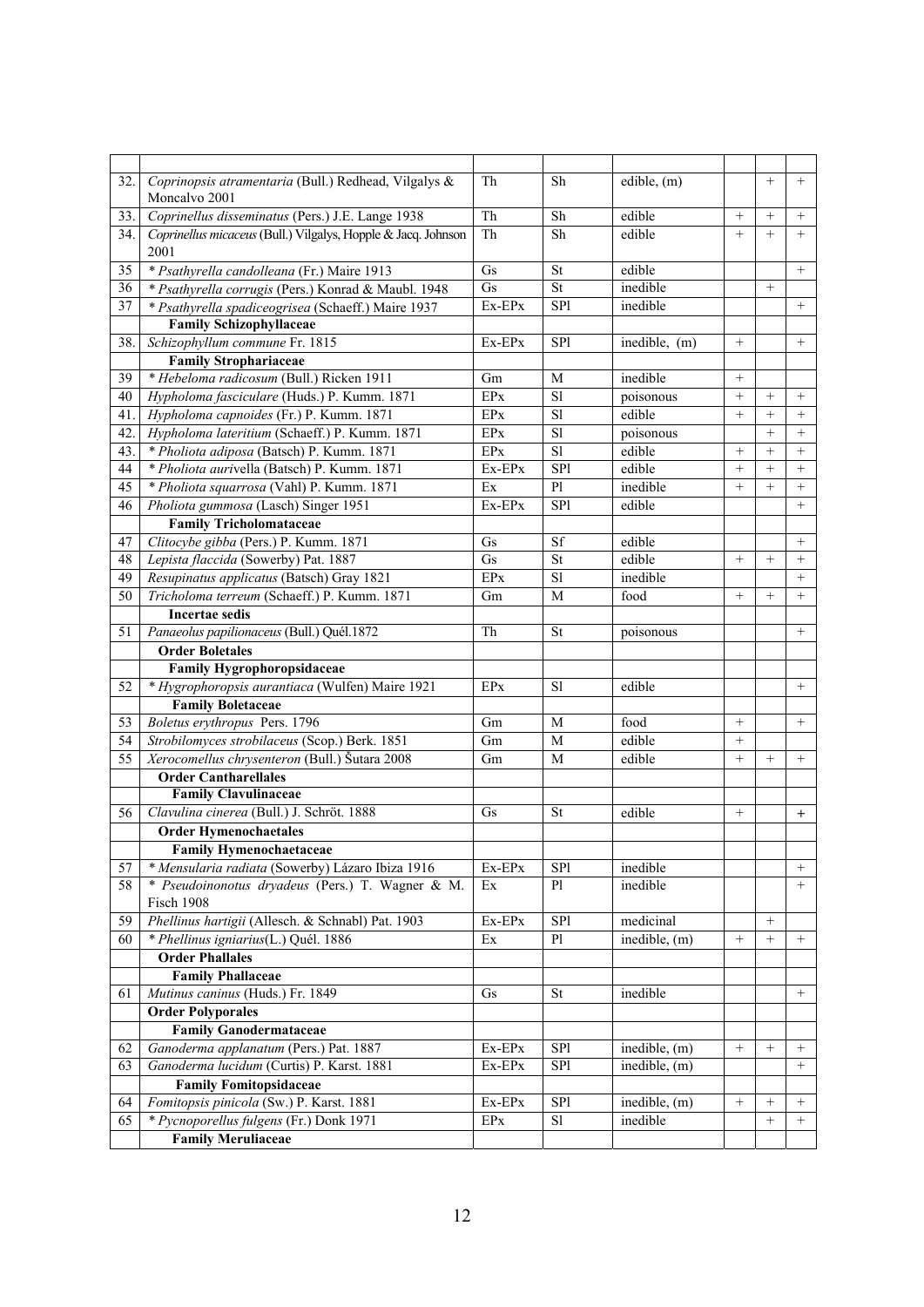| <b>Family Polyporaceae</b><br>Fomes fomentarius (L.) J. Kickx f. 1867<br>SP1<br>inedible, (m)<br>67<br>Ex-EPx<br>$^{+}$<br>$^{+}$<br>$^{+}$<br>* Lenzites betulina (L.) Fr. 1838<br>$\overline{sl}$<br>68<br>EPx<br>inedible, m<br>$^{+}$<br>$\overline{sl}$<br>inedible, $(m)$<br>69<br>Trametes gibbosa (Pers.) Fr. 1838<br><b>EPx</b><br>$^{+}$<br>$^{+}$<br>$^{+}$<br>$\overline{sl}$<br>$\ddot{}$<br>$^{+}$<br>Trametes hirsuta (Wulfen) Lloyd 1924<br><b>EPx</b><br>inedible, (m)<br>70<br>$+$<br>Trametes versicolor (L.) Lloyd 1921<br><b>EPx</b><br>S1<br>inedible, (m)<br>$^{+}$<br>71<br>$\! +$<br>$^{+}$<br>S1<br>$^{+}$<br>72<br>EPx<br>inedible, (m)<br>Trichaptum abietinum (Dicks.) Ryvarden 1972<br><b>Order Trechisporales</b><br><b>Family Hydnodontaceae</b><br>S1<br>inedible<br>$+$<br>73<br>EPx<br>* Trechispora mollusca (Pers.) Liberta 1974<br><b>Order Russulales</b><br><b>Family Bondarzewiaceae</b><br>Heterobasidion annosum (Fr.) Bref 1888<br>SP1<br>inedible, (m)<br>74<br>Ex-EPx<br><b>Family Russulaceae</b><br>Lactarius blennius (Fr.) Fr. 1838<br>M<br>75<br>Gm<br>poisonous<br>$^{+}$<br>76<br>Lactarius circellatus Fr. 1838<br>$\mathbf M$<br>inedible<br>Gm<br>$^{+}$<br>edible<br>77<br>* Lactarius glyciosmus (Fr.) Fr. 1838<br>Gm<br>M<br>$^{+}$<br>$\! + \!\!\!\!$<br>78<br>edible<br>* Lactarius lignyotus Fr. 1857<br>Gm<br>$\mathbf M$<br>$+$<br>79<br>* Lactarius pergamenus (Sw.) Fr. 1838<br>inedible<br>$^{+}$<br>Gm<br>M<br>$^{+}$<br>80<br>edible<br>Lactarius subdulcis (Pers.) Gray 1821<br>Gm<br>M<br>$^{+}$<br>edible<br>81<br>$\mathbf M$<br>$+$<br>Russula aeruginea Lindbl. ex Fr. 1863<br>Gm<br>82<br>$\mathbf M$<br>edible<br>$^{+}$<br>Russula alutacea (Fr.) Fr. 1838<br>Gm<br>83<br>* Russula caerulea Fr. 1838<br>$\mathbf M$<br>edible<br>Gm<br>84<br>Russula cyanoxantha (Schaeff.) Fr 1863<br>$\mathbf M$<br>food<br>Gm<br>$^{+}$<br>$^{+}$<br>85<br>Russula delica Fr. 1838<br>$\mathbf M$<br>Gm<br>food, $(m)$<br>$^{+}$<br>86<br>Russula fellea (Fr.) Fr. 1838<br>$\mathbf M$<br>inedible<br>Gm<br>$^{+}$<br>$\! + \!\!\!\!$<br>87<br>Russula foetens Pers. 1796<br>inedible<br>$^{+}$<br>Gm<br>M<br>88<br>inedible<br>Russula grata Britzelm. 1898<br>$\mathbf M$<br>$^{+}$<br>Gm<br>89<br>Russula grisea Fr. 1838<br>edible<br>Gm<br>M<br>$^{+}$<br>90<br>$\mathbf M$<br>food<br>$\boldsymbol{+}$<br>Russula heterophylla (Fr.) Fr. 1838<br>Gm<br>91<br>edible<br>Russula integra (L.) Fr. 1838<br>Gm<br>M<br>$^{+}$<br>92<br>Russula ochroleuca Fr. 1838<br>$\mathbf M$<br>edible<br>Gm<br>$\! + \!\!\!\!$<br>93<br>M<br>edible<br>Russula olivacea (Schaeff.) Fr. 1838<br>Gm<br>$\! + \!\!\!\!$<br>edible<br>94<br>Russula lutea (Vent.) Sacc. 1887<br>Gm<br>M<br>$+$<br>95<br>* Russula maculata Quél. 1877<br>$\mathbf M$<br>inedible<br>Gm<br>$^+$<br>edible<br>96<br>* Russula mustelina Fr. 1838<br>$^{+}$<br>Gm<br>M<br>$\! + \!\!\!\!$<br>97<br>Russula nauseosa (Pers.) Fr. 1838<br>Gm<br>inedible<br>$^{+}$<br>M<br>Russula nigricans (Bull.) Fr. 1838<br>inedible<br>$\! + \!\!\!\!$<br>98<br>Gm<br>M<br>99<br>Russula nobilis Velen. 1920<br>$^{+}$<br>M<br>Gm<br>$^{+}$<br>poisonous<br>$\! + \!\!\!\!$<br>100<br>Russula pectinatoides Peck 1907<br>M<br>inedible<br>Gm<br>$^{+}$<br>Russula puellaris Fr. 1838<br>$\mathbf M$<br>edible<br>101<br>Gm<br>102<br>Russula risigallina (Batsch) Sacc. 1915<br>$\mathbf M$<br>edible<br>$^{+}$<br>Gm<br>$^{+}$<br>Russula versicolor Jul. Schäff. 1931<br>$\mathbf M$<br>inedible<br>$^{+}$<br>103<br>Gm<br>$^{+}$<br>Russula vesca Fr. 1836<br>$\mathbf M$<br>edible<br>104<br>$^{+}$<br>Gm<br>edible<br>Russula vinosa Lindblad 1901<br>$\mathbf M$<br>105<br>Gm<br>$^{+}$<br>* Russula violacea Quél.<br>edible<br>106<br>Gm<br>M<br>$^{+}$<br>* Russula viscida Kudřna 1928<br>edible<br>107<br>Gm<br>М<br>$^{+}$<br>$^{+}$<br>108<br>Russula virescens (Schaeff.) Fr. 1836<br>Gm<br>M<br>food, $(m)$<br>$^{+}$<br>$^{+}$<br>$^{+}$<br>Russula violeipes Quél. 1898<br>109<br>edible<br>$^{+}$<br>Gm<br>M<br>Russula xerampelina (Schaeff.) Fr. 1838<br>$^+$<br>110<br>M<br>edible, (m)<br>$\qquad \qquad +$<br>Gm<br><b>Family Stereaceae</b><br>Stereum hirsutum (Willd.) Pers. 1800<br>SP1<br>inedible, (m)<br>$\! + \!\!\!\!$<br>$\! + \!\!\!\!$<br>111<br>Ex-EPx<br>$^{+}$ | 66 | Bjerkandera adusta (Willd.) P. Karst. 1879 | EPx | S1 | inedible (m) |  |  |
|-----------------------------------------------------------------------------------------------------------------------------------------------------------------------------------------------------------------------------------------------------------------------------------------------------------------------------------------------------------------------------------------------------------------------------------------------------------------------------------------------------------------------------------------------------------------------------------------------------------------------------------------------------------------------------------------------------------------------------------------------------------------------------------------------------------------------------------------------------------------------------------------------------------------------------------------------------------------------------------------------------------------------------------------------------------------------------------------------------------------------------------------------------------------------------------------------------------------------------------------------------------------------------------------------------------------------------------------------------------------------------------------------------------------------------------------------------------------------------------------------------------------------------------------------------------------------------------------------------------------------------------------------------------------------------------------------------------------------------------------------------------------------------------------------------------------------------------------------------------------------------------------------------------------------------------------------------------------------------------------------------------------------------------------------------------------------------------------------------------------------------------------------------------------------------------------------------------------------------------------------------------------------------------------------------------------------------------------------------------------------------------------------------------------------------------------------------------------------------------------------------------------------------------------------------------------------------------------------------------------------------------------------------------------------------------------------------------------------------------------------------------------------------------------------------------------------------------------------------------------------------------------------------------------------------------------------------------------------------------------------------------------------------------------------------------------------------------------------------------------------------------------------------------------------------------------------------------------------------------------------------------------------------------------------------------------------------------------------------------------------------------------------------------------------------------------------------------------------------------------------------------------------------------------------------------------------------------------------------------------------------------------------------------------------------------------------------------------------------------------------------------------------------------------------------------------------------------------------------------------------------------------------------------------------------------------------------------------------------------------------------------------------------------------------------------------------------------------------------------------------------------------------------------------------------------------------------------------------------------------------------------------------------------------------------------------------------|----|--------------------------------------------|-----|----|--------------|--|--|
|                                                                                                                                                                                                                                                                                                                                                                                                                                                                                                                                                                                                                                                                                                                                                                                                                                                                                                                                                                                                                                                                                                                                                                                                                                                                                                                                                                                                                                                                                                                                                                                                                                                                                                                                                                                                                                                                                                                                                                                                                                                                                                                                                                                                                                                                                                                                                                                                                                                                                                                                                                                                                                                                                                                                                                                                                                                                                                                                                                                                                                                                                                                                                                                                                                                                                                                                                                                                                                                                                                                                                                                                                                                                                                                                                                                                                                                                                                                                                                                                                                                                                                                                                                                                                                                                                                                             |    |                                            |     |    |              |  |  |
|                                                                                                                                                                                                                                                                                                                                                                                                                                                                                                                                                                                                                                                                                                                                                                                                                                                                                                                                                                                                                                                                                                                                                                                                                                                                                                                                                                                                                                                                                                                                                                                                                                                                                                                                                                                                                                                                                                                                                                                                                                                                                                                                                                                                                                                                                                                                                                                                                                                                                                                                                                                                                                                                                                                                                                                                                                                                                                                                                                                                                                                                                                                                                                                                                                                                                                                                                                                                                                                                                                                                                                                                                                                                                                                                                                                                                                                                                                                                                                                                                                                                                                                                                                                                                                                                                                                             |    |                                            |     |    |              |  |  |
|                                                                                                                                                                                                                                                                                                                                                                                                                                                                                                                                                                                                                                                                                                                                                                                                                                                                                                                                                                                                                                                                                                                                                                                                                                                                                                                                                                                                                                                                                                                                                                                                                                                                                                                                                                                                                                                                                                                                                                                                                                                                                                                                                                                                                                                                                                                                                                                                                                                                                                                                                                                                                                                                                                                                                                                                                                                                                                                                                                                                                                                                                                                                                                                                                                                                                                                                                                                                                                                                                                                                                                                                                                                                                                                                                                                                                                                                                                                                                                                                                                                                                                                                                                                                                                                                                                                             |    |                                            |     |    |              |  |  |
|                                                                                                                                                                                                                                                                                                                                                                                                                                                                                                                                                                                                                                                                                                                                                                                                                                                                                                                                                                                                                                                                                                                                                                                                                                                                                                                                                                                                                                                                                                                                                                                                                                                                                                                                                                                                                                                                                                                                                                                                                                                                                                                                                                                                                                                                                                                                                                                                                                                                                                                                                                                                                                                                                                                                                                                                                                                                                                                                                                                                                                                                                                                                                                                                                                                                                                                                                                                                                                                                                                                                                                                                                                                                                                                                                                                                                                                                                                                                                                                                                                                                                                                                                                                                                                                                                                                             |    |                                            |     |    |              |  |  |
|                                                                                                                                                                                                                                                                                                                                                                                                                                                                                                                                                                                                                                                                                                                                                                                                                                                                                                                                                                                                                                                                                                                                                                                                                                                                                                                                                                                                                                                                                                                                                                                                                                                                                                                                                                                                                                                                                                                                                                                                                                                                                                                                                                                                                                                                                                                                                                                                                                                                                                                                                                                                                                                                                                                                                                                                                                                                                                                                                                                                                                                                                                                                                                                                                                                                                                                                                                                                                                                                                                                                                                                                                                                                                                                                                                                                                                                                                                                                                                                                                                                                                                                                                                                                                                                                                                                             |    |                                            |     |    |              |  |  |
|                                                                                                                                                                                                                                                                                                                                                                                                                                                                                                                                                                                                                                                                                                                                                                                                                                                                                                                                                                                                                                                                                                                                                                                                                                                                                                                                                                                                                                                                                                                                                                                                                                                                                                                                                                                                                                                                                                                                                                                                                                                                                                                                                                                                                                                                                                                                                                                                                                                                                                                                                                                                                                                                                                                                                                                                                                                                                                                                                                                                                                                                                                                                                                                                                                                                                                                                                                                                                                                                                                                                                                                                                                                                                                                                                                                                                                                                                                                                                                                                                                                                                                                                                                                                                                                                                                                             |    |                                            |     |    |              |  |  |
|                                                                                                                                                                                                                                                                                                                                                                                                                                                                                                                                                                                                                                                                                                                                                                                                                                                                                                                                                                                                                                                                                                                                                                                                                                                                                                                                                                                                                                                                                                                                                                                                                                                                                                                                                                                                                                                                                                                                                                                                                                                                                                                                                                                                                                                                                                                                                                                                                                                                                                                                                                                                                                                                                                                                                                                                                                                                                                                                                                                                                                                                                                                                                                                                                                                                                                                                                                                                                                                                                                                                                                                                                                                                                                                                                                                                                                                                                                                                                                                                                                                                                                                                                                                                                                                                                                                             |    |                                            |     |    |              |  |  |
|                                                                                                                                                                                                                                                                                                                                                                                                                                                                                                                                                                                                                                                                                                                                                                                                                                                                                                                                                                                                                                                                                                                                                                                                                                                                                                                                                                                                                                                                                                                                                                                                                                                                                                                                                                                                                                                                                                                                                                                                                                                                                                                                                                                                                                                                                                                                                                                                                                                                                                                                                                                                                                                                                                                                                                                                                                                                                                                                                                                                                                                                                                                                                                                                                                                                                                                                                                                                                                                                                                                                                                                                                                                                                                                                                                                                                                                                                                                                                                                                                                                                                                                                                                                                                                                                                                                             |    |                                            |     |    |              |  |  |
|                                                                                                                                                                                                                                                                                                                                                                                                                                                                                                                                                                                                                                                                                                                                                                                                                                                                                                                                                                                                                                                                                                                                                                                                                                                                                                                                                                                                                                                                                                                                                                                                                                                                                                                                                                                                                                                                                                                                                                                                                                                                                                                                                                                                                                                                                                                                                                                                                                                                                                                                                                                                                                                                                                                                                                                                                                                                                                                                                                                                                                                                                                                                                                                                                                                                                                                                                                                                                                                                                                                                                                                                                                                                                                                                                                                                                                                                                                                                                                                                                                                                                                                                                                                                                                                                                                                             |    |                                            |     |    |              |  |  |
|                                                                                                                                                                                                                                                                                                                                                                                                                                                                                                                                                                                                                                                                                                                                                                                                                                                                                                                                                                                                                                                                                                                                                                                                                                                                                                                                                                                                                                                                                                                                                                                                                                                                                                                                                                                                                                                                                                                                                                                                                                                                                                                                                                                                                                                                                                                                                                                                                                                                                                                                                                                                                                                                                                                                                                                                                                                                                                                                                                                                                                                                                                                                                                                                                                                                                                                                                                                                                                                                                                                                                                                                                                                                                                                                                                                                                                                                                                                                                                                                                                                                                                                                                                                                                                                                                                                             |    |                                            |     |    |              |  |  |
|                                                                                                                                                                                                                                                                                                                                                                                                                                                                                                                                                                                                                                                                                                                                                                                                                                                                                                                                                                                                                                                                                                                                                                                                                                                                                                                                                                                                                                                                                                                                                                                                                                                                                                                                                                                                                                                                                                                                                                                                                                                                                                                                                                                                                                                                                                                                                                                                                                                                                                                                                                                                                                                                                                                                                                                                                                                                                                                                                                                                                                                                                                                                                                                                                                                                                                                                                                                                                                                                                                                                                                                                                                                                                                                                                                                                                                                                                                                                                                                                                                                                                                                                                                                                                                                                                                                             |    |                                            |     |    |              |  |  |
|                                                                                                                                                                                                                                                                                                                                                                                                                                                                                                                                                                                                                                                                                                                                                                                                                                                                                                                                                                                                                                                                                                                                                                                                                                                                                                                                                                                                                                                                                                                                                                                                                                                                                                                                                                                                                                                                                                                                                                                                                                                                                                                                                                                                                                                                                                                                                                                                                                                                                                                                                                                                                                                                                                                                                                                                                                                                                                                                                                                                                                                                                                                                                                                                                                                                                                                                                                                                                                                                                                                                                                                                                                                                                                                                                                                                                                                                                                                                                                                                                                                                                                                                                                                                                                                                                                                             |    |                                            |     |    |              |  |  |
|                                                                                                                                                                                                                                                                                                                                                                                                                                                                                                                                                                                                                                                                                                                                                                                                                                                                                                                                                                                                                                                                                                                                                                                                                                                                                                                                                                                                                                                                                                                                                                                                                                                                                                                                                                                                                                                                                                                                                                                                                                                                                                                                                                                                                                                                                                                                                                                                                                                                                                                                                                                                                                                                                                                                                                                                                                                                                                                                                                                                                                                                                                                                                                                                                                                                                                                                                                                                                                                                                                                                                                                                                                                                                                                                                                                                                                                                                                                                                                                                                                                                                                                                                                                                                                                                                                                             |    |                                            |     |    |              |  |  |
|                                                                                                                                                                                                                                                                                                                                                                                                                                                                                                                                                                                                                                                                                                                                                                                                                                                                                                                                                                                                                                                                                                                                                                                                                                                                                                                                                                                                                                                                                                                                                                                                                                                                                                                                                                                                                                                                                                                                                                                                                                                                                                                                                                                                                                                                                                                                                                                                                                                                                                                                                                                                                                                                                                                                                                                                                                                                                                                                                                                                                                                                                                                                                                                                                                                                                                                                                                                                                                                                                                                                                                                                                                                                                                                                                                                                                                                                                                                                                                                                                                                                                                                                                                                                                                                                                                                             |    |                                            |     |    |              |  |  |
|                                                                                                                                                                                                                                                                                                                                                                                                                                                                                                                                                                                                                                                                                                                                                                                                                                                                                                                                                                                                                                                                                                                                                                                                                                                                                                                                                                                                                                                                                                                                                                                                                                                                                                                                                                                                                                                                                                                                                                                                                                                                                                                                                                                                                                                                                                                                                                                                                                                                                                                                                                                                                                                                                                                                                                                                                                                                                                                                                                                                                                                                                                                                                                                                                                                                                                                                                                                                                                                                                                                                                                                                                                                                                                                                                                                                                                                                                                                                                                                                                                                                                                                                                                                                                                                                                                                             |    |                                            |     |    |              |  |  |
|                                                                                                                                                                                                                                                                                                                                                                                                                                                                                                                                                                                                                                                                                                                                                                                                                                                                                                                                                                                                                                                                                                                                                                                                                                                                                                                                                                                                                                                                                                                                                                                                                                                                                                                                                                                                                                                                                                                                                                                                                                                                                                                                                                                                                                                                                                                                                                                                                                                                                                                                                                                                                                                                                                                                                                                                                                                                                                                                                                                                                                                                                                                                                                                                                                                                                                                                                                                                                                                                                                                                                                                                                                                                                                                                                                                                                                                                                                                                                                                                                                                                                                                                                                                                                                                                                                                             |    |                                            |     |    |              |  |  |
|                                                                                                                                                                                                                                                                                                                                                                                                                                                                                                                                                                                                                                                                                                                                                                                                                                                                                                                                                                                                                                                                                                                                                                                                                                                                                                                                                                                                                                                                                                                                                                                                                                                                                                                                                                                                                                                                                                                                                                                                                                                                                                                                                                                                                                                                                                                                                                                                                                                                                                                                                                                                                                                                                                                                                                                                                                                                                                                                                                                                                                                                                                                                                                                                                                                                                                                                                                                                                                                                                                                                                                                                                                                                                                                                                                                                                                                                                                                                                                                                                                                                                                                                                                                                                                                                                                                             |    |                                            |     |    |              |  |  |
|                                                                                                                                                                                                                                                                                                                                                                                                                                                                                                                                                                                                                                                                                                                                                                                                                                                                                                                                                                                                                                                                                                                                                                                                                                                                                                                                                                                                                                                                                                                                                                                                                                                                                                                                                                                                                                                                                                                                                                                                                                                                                                                                                                                                                                                                                                                                                                                                                                                                                                                                                                                                                                                                                                                                                                                                                                                                                                                                                                                                                                                                                                                                                                                                                                                                                                                                                                                                                                                                                                                                                                                                                                                                                                                                                                                                                                                                                                                                                                                                                                                                                                                                                                                                                                                                                                                             |    |                                            |     |    |              |  |  |
|                                                                                                                                                                                                                                                                                                                                                                                                                                                                                                                                                                                                                                                                                                                                                                                                                                                                                                                                                                                                                                                                                                                                                                                                                                                                                                                                                                                                                                                                                                                                                                                                                                                                                                                                                                                                                                                                                                                                                                                                                                                                                                                                                                                                                                                                                                                                                                                                                                                                                                                                                                                                                                                                                                                                                                                                                                                                                                                                                                                                                                                                                                                                                                                                                                                                                                                                                                                                                                                                                                                                                                                                                                                                                                                                                                                                                                                                                                                                                                                                                                                                                                                                                                                                                                                                                                                             |    |                                            |     |    |              |  |  |
|                                                                                                                                                                                                                                                                                                                                                                                                                                                                                                                                                                                                                                                                                                                                                                                                                                                                                                                                                                                                                                                                                                                                                                                                                                                                                                                                                                                                                                                                                                                                                                                                                                                                                                                                                                                                                                                                                                                                                                                                                                                                                                                                                                                                                                                                                                                                                                                                                                                                                                                                                                                                                                                                                                                                                                                                                                                                                                                                                                                                                                                                                                                                                                                                                                                                                                                                                                                                                                                                                                                                                                                                                                                                                                                                                                                                                                                                                                                                                                                                                                                                                                                                                                                                                                                                                                                             |    |                                            |     |    |              |  |  |
|                                                                                                                                                                                                                                                                                                                                                                                                                                                                                                                                                                                                                                                                                                                                                                                                                                                                                                                                                                                                                                                                                                                                                                                                                                                                                                                                                                                                                                                                                                                                                                                                                                                                                                                                                                                                                                                                                                                                                                                                                                                                                                                                                                                                                                                                                                                                                                                                                                                                                                                                                                                                                                                                                                                                                                                                                                                                                                                                                                                                                                                                                                                                                                                                                                                                                                                                                                                                                                                                                                                                                                                                                                                                                                                                                                                                                                                                                                                                                                                                                                                                                                                                                                                                                                                                                                                             |    |                                            |     |    |              |  |  |
|                                                                                                                                                                                                                                                                                                                                                                                                                                                                                                                                                                                                                                                                                                                                                                                                                                                                                                                                                                                                                                                                                                                                                                                                                                                                                                                                                                                                                                                                                                                                                                                                                                                                                                                                                                                                                                                                                                                                                                                                                                                                                                                                                                                                                                                                                                                                                                                                                                                                                                                                                                                                                                                                                                                                                                                                                                                                                                                                                                                                                                                                                                                                                                                                                                                                                                                                                                                                                                                                                                                                                                                                                                                                                                                                                                                                                                                                                                                                                                                                                                                                                                                                                                                                                                                                                                                             |    |                                            |     |    |              |  |  |
|                                                                                                                                                                                                                                                                                                                                                                                                                                                                                                                                                                                                                                                                                                                                                                                                                                                                                                                                                                                                                                                                                                                                                                                                                                                                                                                                                                                                                                                                                                                                                                                                                                                                                                                                                                                                                                                                                                                                                                                                                                                                                                                                                                                                                                                                                                                                                                                                                                                                                                                                                                                                                                                                                                                                                                                                                                                                                                                                                                                                                                                                                                                                                                                                                                                                                                                                                                                                                                                                                                                                                                                                                                                                                                                                                                                                                                                                                                                                                                                                                                                                                                                                                                                                                                                                                                                             |    |                                            |     |    |              |  |  |
|                                                                                                                                                                                                                                                                                                                                                                                                                                                                                                                                                                                                                                                                                                                                                                                                                                                                                                                                                                                                                                                                                                                                                                                                                                                                                                                                                                                                                                                                                                                                                                                                                                                                                                                                                                                                                                                                                                                                                                                                                                                                                                                                                                                                                                                                                                                                                                                                                                                                                                                                                                                                                                                                                                                                                                                                                                                                                                                                                                                                                                                                                                                                                                                                                                                                                                                                                                                                                                                                                                                                                                                                                                                                                                                                                                                                                                                                                                                                                                                                                                                                                                                                                                                                                                                                                                                             |    |                                            |     |    |              |  |  |
|                                                                                                                                                                                                                                                                                                                                                                                                                                                                                                                                                                                                                                                                                                                                                                                                                                                                                                                                                                                                                                                                                                                                                                                                                                                                                                                                                                                                                                                                                                                                                                                                                                                                                                                                                                                                                                                                                                                                                                                                                                                                                                                                                                                                                                                                                                                                                                                                                                                                                                                                                                                                                                                                                                                                                                                                                                                                                                                                                                                                                                                                                                                                                                                                                                                                                                                                                                                                                                                                                                                                                                                                                                                                                                                                                                                                                                                                                                                                                                                                                                                                                                                                                                                                                                                                                                                             |    |                                            |     |    |              |  |  |
|                                                                                                                                                                                                                                                                                                                                                                                                                                                                                                                                                                                                                                                                                                                                                                                                                                                                                                                                                                                                                                                                                                                                                                                                                                                                                                                                                                                                                                                                                                                                                                                                                                                                                                                                                                                                                                                                                                                                                                                                                                                                                                                                                                                                                                                                                                                                                                                                                                                                                                                                                                                                                                                                                                                                                                                                                                                                                                                                                                                                                                                                                                                                                                                                                                                                                                                                                                                                                                                                                                                                                                                                                                                                                                                                                                                                                                                                                                                                                                                                                                                                                                                                                                                                                                                                                                                             |    |                                            |     |    |              |  |  |
|                                                                                                                                                                                                                                                                                                                                                                                                                                                                                                                                                                                                                                                                                                                                                                                                                                                                                                                                                                                                                                                                                                                                                                                                                                                                                                                                                                                                                                                                                                                                                                                                                                                                                                                                                                                                                                                                                                                                                                                                                                                                                                                                                                                                                                                                                                                                                                                                                                                                                                                                                                                                                                                                                                                                                                                                                                                                                                                                                                                                                                                                                                                                                                                                                                                                                                                                                                                                                                                                                                                                                                                                                                                                                                                                                                                                                                                                                                                                                                                                                                                                                                                                                                                                                                                                                                                             |    |                                            |     |    |              |  |  |
|                                                                                                                                                                                                                                                                                                                                                                                                                                                                                                                                                                                                                                                                                                                                                                                                                                                                                                                                                                                                                                                                                                                                                                                                                                                                                                                                                                                                                                                                                                                                                                                                                                                                                                                                                                                                                                                                                                                                                                                                                                                                                                                                                                                                                                                                                                                                                                                                                                                                                                                                                                                                                                                                                                                                                                                                                                                                                                                                                                                                                                                                                                                                                                                                                                                                                                                                                                                                                                                                                                                                                                                                                                                                                                                                                                                                                                                                                                                                                                                                                                                                                                                                                                                                                                                                                                                             |    |                                            |     |    |              |  |  |
|                                                                                                                                                                                                                                                                                                                                                                                                                                                                                                                                                                                                                                                                                                                                                                                                                                                                                                                                                                                                                                                                                                                                                                                                                                                                                                                                                                                                                                                                                                                                                                                                                                                                                                                                                                                                                                                                                                                                                                                                                                                                                                                                                                                                                                                                                                                                                                                                                                                                                                                                                                                                                                                                                                                                                                                                                                                                                                                                                                                                                                                                                                                                                                                                                                                                                                                                                                                                                                                                                                                                                                                                                                                                                                                                                                                                                                                                                                                                                                                                                                                                                                                                                                                                                                                                                                                             |    |                                            |     |    |              |  |  |
|                                                                                                                                                                                                                                                                                                                                                                                                                                                                                                                                                                                                                                                                                                                                                                                                                                                                                                                                                                                                                                                                                                                                                                                                                                                                                                                                                                                                                                                                                                                                                                                                                                                                                                                                                                                                                                                                                                                                                                                                                                                                                                                                                                                                                                                                                                                                                                                                                                                                                                                                                                                                                                                                                                                                                                                                                                                                                                                                                                                                                                                                                                                                                                                                                                                                                                                                                                                                                                                                                                                                                                                                                                                                                                                                                                                                                                                                                                                                                                                                                                                                                                                                                                                                                                                                                                                             |    |                                            |     |    |              |  |  |
|                                                                                                                                                                                                                                                                                                                                                                                                                                                                                                                                                                                                                                                                                                                                                                                                                                                                                                                                                                                                                                                                                                                                                                                                                                                                                                                                                                                                                                                                                                                                                                                                                                                                                                                                                                                                                                                                                                                                                                                                                                                                                                                                                                                                                                                                                                                                                                                                                                                                                                                                                                                                                                                                                                                                                                                                                                                                                                                                                                                                                                                                                                                                                                                                                                                                                                                                                                                                                                                                                                                                                                                                                                                                                                                                                                                                                                                                                                                                                                                                                                                                                                                                                                                                                                                                                                                             |    |                                            |     |    |              |  |  |
|                                                                                                                                                                                                                                                                                                                                                                                                                                                                                                                                                                                                                                                                                                                                                                                                                                                                                                                                                                                                                                                                                                                                                                                                                                                                                                                                                                                                                                                                                                                                                                                                                                                                                                                                                                                                                                                                                                                                                                                                                                                                                                                                                                                                                                                                                                                                                                                                                                                                                                                                                                                                                                                                                                                                                                                                                                                                                                                                                                                                                                                                                                                                                                                                                                                                                                                                                                                                                                                                                                                                                                                                                                                                                                                                                                                                                                                                                                                                                                                                                                                                                                                                                                                                                                                                                                                             |    |                                            |     |    |              |  |  |
|                                                                                                                                                                                                                                                                                                                                                                                                                                                                                                                                                                                                                                                                                                                                                                                                                                                                                                                                                                                                                                                                                                                                                                                                                                                                                                                                                                                                                                                                                                                                                                                                                                                                                                                                                                                                                                                                                                                                                                                                                                                                                                                                                                                                                                                                                                                                                                                                                                                                                                                                                                                                                                                                                                                                                                                                                                                                                                                                                                                                                                                                                                                                                                                                                                                                                                                                                                                                                                                                                                                                                                                                                                                                                                                                                                                                                                                                                                                                                                                                                                                                                                                                                                                                                                                                                                                             |    |                                            |     |    |              |  |  |
|                                                                                                                                                                                                                                                                                                                                                                                                                                                                                                                                                                                                                                                                                                                                                                                                                                                                                                                                                                                                                                                                                                                                                                                                                                                                                                                                                                                                                                                                                                                                                                                                                                                                                                                                                                                                                                                                                                                                                                                                                                                                                                                                                                                                                                                                                                                                                                                                                                                                                                                                                                                                                                                                                                                                                                                                                                                                                                                                                                                                                                                                                                                                                                                                                                                                                                                                                                                                                                                                                                                                                                                                                                                                                                                                                                                                                                                                                                                                                                                                                                                                                                                                                                                                                                                                                                                             |    |                                            |     |    |              |  |  |
|                                                                                                                                                                                                                                                                                                                                                                                                                                                                                                                                                                                                                                                                                                                                                                                                                                                                                                                                                                                                                                                                                                                                                                                                                                                                                                                                                                                                                                                                                                                                                                                                                                                                                                                                                                                                                                                                                                                                                                                                                                                                                                                                                                                                                                                                                                                                                                                                                                                                                                                                                                                                                                                                                                                                                                                                                                                                                                                                                                                                                                                                                                                                                                                                                                                                                                                                                                                                                                                                                                                                                                                                                                                                                                                                                                                                                                                                                                                                                                                                                                                                                                                                                                                                                                                                                                                             |    |                                            |     |    |              |  |  |
|                                                                                                                                                                                                                                                                                                                                                                                                                                                                                                                                                                                                                                                                                                                                                                                                                                                                                                                                                                                                                                                                                                                                                                                                                                                                                                                                                                                                                                                                                                                                                                                                                                                                                                                                                                                                                                                                                                                                                                                                                                                                                                                                                                                                                                                                                                                                                                                                                                                                                                                                                                                                                                                                                                                                                                                                                                                                                                                                                                                                                                                                                                                                                                                                                                                                                                                                                                                                                                                                                                                                                                                                                                                                                                                                                                                                                                                                                                                                                                                                                                                                                                                                                                                                                                                                                                                             |    |                                            |     |    |              |  |  |
|                                                                                                                                                                                                                                                                                                                                                                                                                                                                                                                                                                                                                                                                                                                                                                                                                                                                                                                                                                                                                                                                                                                                                                                                                                                                                                                                                                                                                                                                                                                                                                                                                                                                                                                                                                                                                                                                                                                                                                                                                                                                                                                                                                                                                                                                                                                                                                                                                                                                                                                                                                                                                                                                                                                                                                                                                                                                                                                                                                                                                                                                                                                                                                                                                                                                                                                                                                                                                                                                                                                                                                                                                                                                                                                                                                                                                                                                                                                                                                                                                                                                                                                                                                                                                                                                                                                             |    |                                            |     |    |              |  |  |
|                                                                                                                                                                                                                                                                                                                                                                                                                                                                                                                                                                                                                                                                                                                                                                                                                                                                                                                                                                                                                                                                                                                                                                                                                                                                                                                                                                                                                                                                                                                                                                                                                                                                                                                                                                                                                                                                                                                                                                                                                                                                                                                                                                                                                                                                                                                                                                                                                                                                                                                                                                                                                                                                                                                                                                                                                                                                                                                                                                                                                                                                                                                                                                                                                                                                                                                                                                                                                                                                                                                                                                                                                                                                                                                                                                                                                                                                                                                                                                                                                                                                                                                                                                                                                                                                                                                             |    |                                            |     |    |              |  |  |
|                                                                                                                                                                                                                                                                                                                                                                                                                                                                                                                                                                                                                                                                                                                                                                                                                                                                                                                                                                                                                                                                                                                                                                                                                                                                                                                                                                                                                                                                                                                                                                                                                                                                                                                                                                                                                                                                                                                                                                                                                                                                                                                                                                                                                                                                                                                                                                                                                                                                                                                                                                                                                                                                                                                                                                                                                                                                                                                                                                                                                                                                                                                                                                                                                                                                                                                                                                                                                                                                                                                                                                                                                                                                                                                                                                                                                                                                                                                                                                                                                                                                                                                                                                                                                                                                                                                             |    |                                            |     |    |              |  |  |
|                                                                                                                                                                                                                                                                                                                                                                                                                                                                                                                                                                                                                                                                                                                                                                                                                                                                                                                                                                                                                                                                                                                                                                                                                                                                                                                                                                                                                                                                                                                                                                                                                                                                                                                                                                                                                                                                                                                                                                                                                                                                                                                                                                                                                                                                                                                                                                                                                                                                                                                                                                                                                                                                                                                                                                                                                                                                                                                                                                                                                                                                                                                                                                                                                                                                                                                                                                                                                                                                                                                                                                                                                                                                                                                                                                                                                                                                                                                                                                                                                                                                                                                                                                                                                                                                                                                             |    |                                            |     |    |              |  |  |
|                                                                                                                                                                                                                                                                                                                                                                                                                                                                                                                                                                                                                                                                                                                                                                                                                                                                                                                                                                                                                                                                                                                                                                                                                                                                                                                                                                                                                                                                                                                                                                                                                                                                                                                                                                                                                                                                                                                                                                                                                                                                                                                                                                                                                                                                                                                                                                                                                                                                                                                                                                                                                                                                                                                                                                                                                                                                                                                                                                                                                                                                                                                                                                                                                                                                                                                                                                                                                                                                                                                                                                                                                                                                                                                                                                                                                                                                                                                                                                                                                                                                                                                                                                                                                                                                                                                             |    |                                            |     |    |              |  |  |
|                                                                                                                                                                                                                                                                                                                                                                                                                                                                                                                                                                                                                                                                                                                                                                                                                                                                                                                                                                                                                                                                                                                                                                                                                                                                                                                                                                                                                                                                                                                                                                                                                                                                                                                                                                                                                                                                                                                                                                                                                                                                                                                                                                                                                                                                                                                                                                                                                                                                                                                                                                                                                                                                                                                                                                                                                                                                                                                                                                                                                                                                                                                                                                                                                                                                                                                                                                                                                                                                                                                                                                                                                                                                                                                                                                                                                                                                                                                                                                                                                                                                                                                                                                                                                                                                                                                             |    |                                            |     |    |              |  |  |
|                                                                                                                                                                                                                                                                                                                                                                                                                                                                                                                                                                                                                                                                                                                                                                                                                                                                                                                                                                                                                                                                                                                                                                                                                                                                                                                                                                                                                                                                                                                                                                                                                                                                                                                                                                                                                                                                                                                                                                                                                                                                                                                                                                                                                                                                                                                                                                                                                                                                                                                                                                                                                                                                                                                                                                                                                                                                                                                                                                                                                                                                                                                                                                                                                                                                                                                                                                                                                                                                                                                                                                                                                                                                                                                                                                                                                                                                                                                                                                                                                                                                                                                                                                                                                                                                                                                             |    |                                            |     |    |              |  |  |
|                                                                                                                                                                                                                                                                                                                                                                                                                                                                                                                                                                                                                                                                                                                                                                                                                                                                                                                                                                                                                                                                                                                                                                                                                                                                                                                                                                                                                                                                                                                                                                                                                                                                                                                                                                                                                                                                                                                                                                                                                                                                                                                                                                                                                                                                                                                                                                                                                                                                                                                                                                                                                                                                                                                                                                                                                                                                                                                                                                                                                                                                                                                                                                                                                                                                                                                                                                                                                                                                                                                                                                                                                                                                                                                                                                                                                                                                                                                                                                                                                                                                                                                                                                                                                                                                                                                             |    |                                            |     |    |              |  |  |
|                                                                                                                                                                                                                                                                                                                                                                                                                                                                                                                                                                                                                                                                                                                                                                                                                                                                                                                                                                                                                                                                                                                                                                                                                                                                                                                                                                                                                                                                                                                                                                                                                                                                                                                                                                                                                                                                                                                                                                                                                                                                                                                                                                                                                                                                                                                                                                                                                                                                                                                                                                                                                                                                                                                                                                                                                                                                                                                                                                                                                                                                                                                                                                                                                                                                                                                                                                                                                                                                                                                                                                                                                                                                                                                                                                                                                                                                                                                                                                                                                                                                                                                                                                                                                                                                                                                             |    |                                            |     |    |              |  |  |
|                                                                                                                                                                                                                                                                                                                                                                                                                                                                                                                                                                                                                                                                                                                                                                                                                                                                                                                                                                                                                                                                                                                                                                                                                                                                                                                                                                                                                                                                                                                                                                                                                                                                                                                                                                                                                                                                                                                                                                                                                                                                                                                                                                                                                                                                                                                                                                                                                                                                                                                                                                                                                                                                                                                                                                                                                                                                                                                                                                                                                                                                                                                                                                                                                                                                                                                                                                                                                                                                                                                                                                                                                                                                                                                                                                                                                                                                                                                                                                                                                                                                                                                                                                                                                                                                                                                             |    |                                            |     |    |              |  |  |
|                                                                                                                                                                                                                                                                                                                                                                                                                                                                                                                                                                                                                                                                                                                                                                                                                                                                                                                                                                                                                                                                                                                                                                                                                                                                                                                                                                                                                                                                                                                                                                                                                                                                                                                                                                                                                                                                                                                                                                                                                                                                                                                                                                                                                                                                                                                                                                                                                                                                                                                                                                                                                                                                                                                                                                                                                                                                                                                                                                                                                                                                                                                                                                                                                                                                                                                                                                                                                                                                                                                                                                                                                                                                                                                                                                                                                                                                                                                                                                                                                                                                                                                                                                                                                                                                                                                             |    |                                            |     |    |              |  |  |
|                                                                                                                                                                                                                                                                                                                                                                                                                                                                                                                                                                                                                                                                                                                                                                                                                                                                                                                                                                                                                                                                                                                                                                                                                                                                                                                                                                                                                                                                                                                                                                                                                                                                                                                                                                                                                                                                                                                                                                                                                                                                                                                                                                                                                                                                                                                                                                                                                                                                                                                                                                                                                                                                                                                                                                                                                                                                                                                                                                                                                                                                                                                                                                                                                                                                                                                                                                                                                                                                                                                                                                                                                                                                                                                                                                                                                                                                                                                                                                                                                                                                                                                                                                                                                                                                                                                             |    |                                            |     |    |              |  |  |
|                                                                                                                                                                                                                                                                                                                                                                                                                                                                                                                                                                                                                                                                                                                                                                                                                                                                                                                                                                                                                                                                                                                                                                                                                                                                                                                                                                                                                                                                                                                                                                                                                                                                                                                                                                                                                                                                                                                                                                                                                                                                                                                                                                                                                                                                                                                                                                                                                                                                                                                                                                                                                                                                                                                                                                                                                                                                                                                                                                                                                                                                                                                                                                                                                                                                                                                                                                                                                                                                                                                                                                                                                                                                                                                                                                                                                                                                                                                                                                                                                                                                                                                                                                                                                                                                                                                             |    |                                            |     |    |              |  |  |
|                                                                                                                                                                                                                                                                                                                                                                                                                                                                                                                                                                                                                                                                                                                                                                                                                                                                                                                                                                                                                                                                                                                                                                                                                                                                                                                                                                                                                                                                                                                                                                                                                                                                                                                                                                                                                                                                                                                                                                                                                                                                                                                                                                                                                                                                                                                                                                                                                                                                                                                                                                                                                                                                                                                                                                                                                                                                                                                                                                                                                                                                                                                                                                                                                                                                                                                                                                                                                                                                                                                                                                                                                                                                                                                                                                                                                                                                                                                                                                                                                                                                                                                                                                                                                                                                                                                             |    |                                            |     |    |              |  |  |
|                                                                                                                                                                                                                                                                                                                                                                                                                                                                                                                                                                                                                                                                                                                                                                                                                                                                                                                                                                                                                                                                                                                                                                                                                                                                                                                                                                                                                                                                                                                                                                                                                                                                                                                                                                                                                                                                                                                                                                                                                                                                                                                                                                                                                                                                                                                                                                                                                                                                                                                                                                                                                                                                                                                                                                                                                                                                                                                                                                                                                                                                                                                                                                                                                                                                                                                                                                                                                                                                                                                                                                                                                                                                                                                                                                                                                                                                                                                                                                                                                                                                                                                                                                                                                                                                                                                             |    |                                            |     |    |              |  |  |
|                                                                                                                                                                                                                                                                                                                                                                                                                                                                                                                                                                                                                                                                                                                                                                                                                                                                                                                                                                                                                                                                                                                                                                                                                                                                                                                                                                                                                                                                                                                                                                                                                                                                                                                                                                                                                                                                                                                                                                                                                                                                                                                                                                                                                                                                                                                                                                                                                                                                                                                                                                                                                                                                                                                                                                                                                                                                                                                                                                                                                                                                                                                                                                                                                                                                                                                                                                                                                                                                                                                                                                                                                                                                                                                                                                                                                                                                                                                                                                                                                                                                                                                                                                                                                                                                                                                             |    | <b>Order Thelephorales</b>                 |     |    |              |  |  |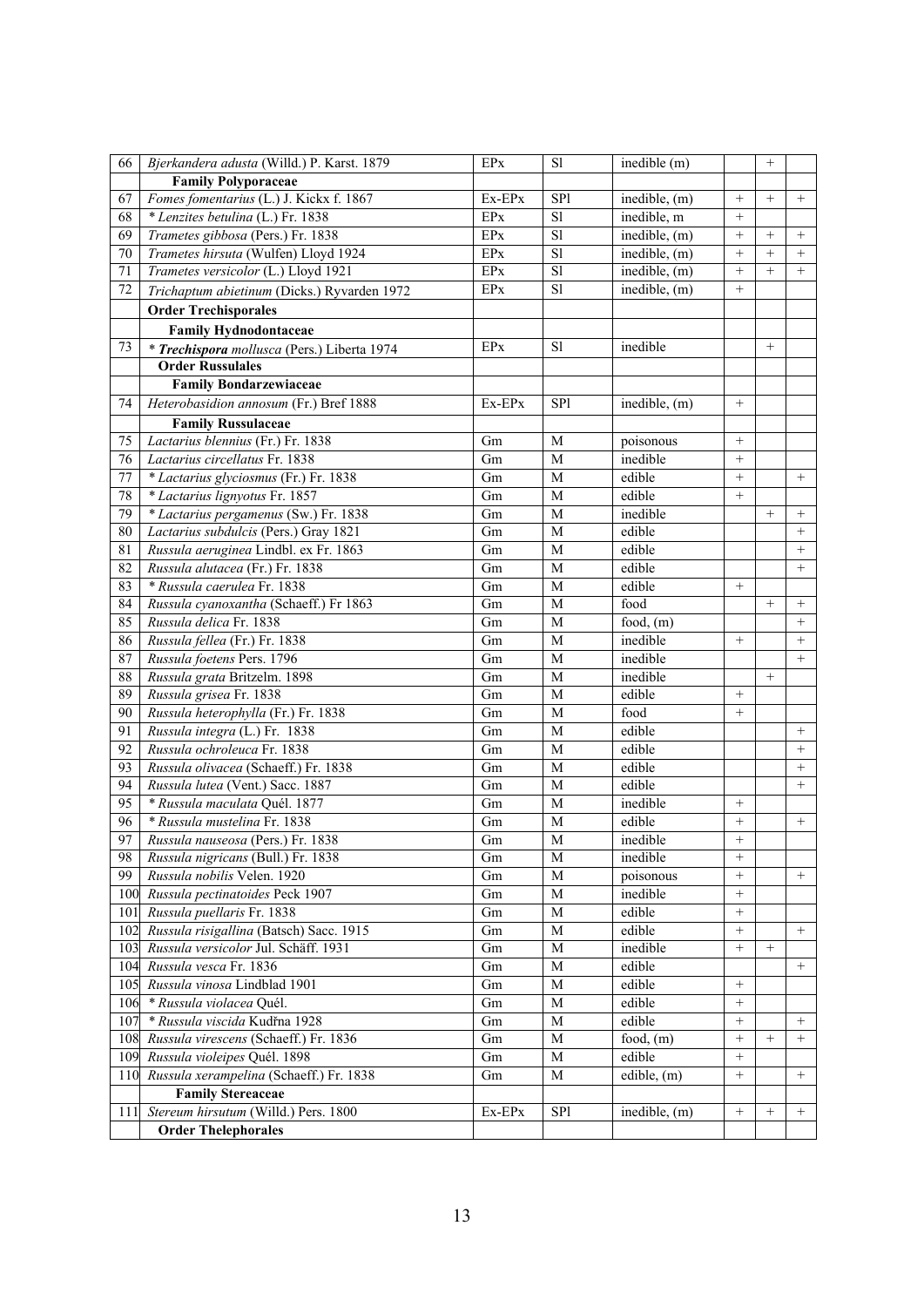|     | <b>Family Thelephoraceae</b>                        |                 |               |                 |    |      |  |
|-----|-----------------------------------------------------|-----------------|---------------|-----------------|----|------|--|
|     | 112 * Thelephora caryophyllea (Schaeff.) Pers. 1801 | Gm              | M             | inedible        |    | $^+$ |  |
| 113 | * Thelephora terrestris Ehrh. 1787                  | Gm              | M             | inedible        |    |      |  |
|     | <b>Class Dacrymycetes</b>                           |                 |               |                 |    |      |  |
|     | <b>Order Dacrymycetales</b>                         |                 |               |                 |    |      |  |
|     | <b>Family Dacrymycetaceae</b>                       |                 |               |                 |    |      |  |
|     | 114 Calocera viscosa (Pers.) Fr. 1821               | EP <sub>x</sub> | <sup>S1</sup> | inedible, $(m)$ |    |      |  |
|     | Total numbers of species - 122                      |                 |               |                 | 72 |      |  |

| Legend:                                                                                                                                                                                            |                          |                                                                |                          |  |  |  |  |
|----------------------------------------------------------------------------------------------------------------------------------------------------------------------------------------------------|--------------------------|----------------------------------------------------------------|--------------------------|--|--|--|--|
| <b>Biological forms</b>                                                                                                                                                                            | <b>Species</b><br>number | <b>Ecological category</b>                                     | <b>Species</b><br>number |  |  |  |  |
| EPx - mycetoepixilophyta                                                                                                                                                                           | 24                       | M - ectomycorrhizal fungi                                      | 46                       |  |  |  |  |
| Ex - mycetoedoxilophyta                                                                                                                                                                            | 3                        | Pl - parasitic fungi on wood                                   | 3                        |  |  |  |  |
| $EPx - Ex - mycetoepixilophyta - mycetoedoxilophyta$                                                                                                                                               | 1                        | Sc - coprophilous fungi                                        | 1                        |  |  |  |  |
| $EPx-Gs$ – mycetoepixilophyta - mycetogeophyta saprophytica                                                                                                                                        | $\overline{c}$           | Sf - saprotrophic fungi on litter                              | 6                        |  |  |  |  |
| Ex-EPx - mycetoedoxilophyta - mycetoepixilophyta                                                                                                                                                   | 16                       | Sh, St - saprotrophic fungi on soil or<br>humus                | 23                       |  |  |  |  |
| Gm - mycetogeophyta mycorrhiza                                                                                                                                                                     | 46                       | Sl - saprotrophic fungi on dead wood                           | 26                       |  |  |  |  |
| Gs - mycetogeophyta saprophytica                                                                                                                                                                   | 24                       | SP1 - saproparasitic fungi on wood                             | 17                       |  |  |  |  |
| Gs -EPx - mycetogeophyta saprophytica - mycetoepixilophyta                                                                                                                                         | 1                        |                                                                |                          |  |  |  |  |
| $Th$ – mycetotherophyta                                                                                                                                                                            | 5                        |                                                                |                          |  |  |  |  |
| Categories of economic importance of fungi                                                                                                                                                         |                          |                                                                |                          |  |  |  |  |
|                                                                                                                                                                                                    | 12                       | <b>Medicinal</b> $(m)$ - used as medicine or                   | 30                       |  |  |  |  |
| Food - eatable, very good or good                                                                                                                                                                  |                          | with medicinal properties                                      |                          |  |  |  |  |
| <b>Edible</b> - eatable, a low food value                                                                                                                                                          | 45                       | Poisonous $D$ – lethally poisonous                             |                          |  |  |  |  |
| Inedible - do not eat                                                                                                                                                                              | 53                       | Poisonous - do not eat; mushrooms<br>which cause intoxications | 9                        |  |  |  |  |
| Places: Beleleu forest (PB), Coconas forest (PC), Pralea-Ursoaia Mare forest (PUM)<br>Date of observations: 22-23.06.2011, 21.07.2011, 19.08.2011, 7.10 2011, 12 07 2012, 12.09. 2012, 27.09.2012. |                          |                                                                |                          |  |  |  |  |

*\* -* Species recorded for the first time from area.



**Fig. 3** - The spectrum of ecological categories **Fig. 4** - The spectrum of economic importance



**categories**